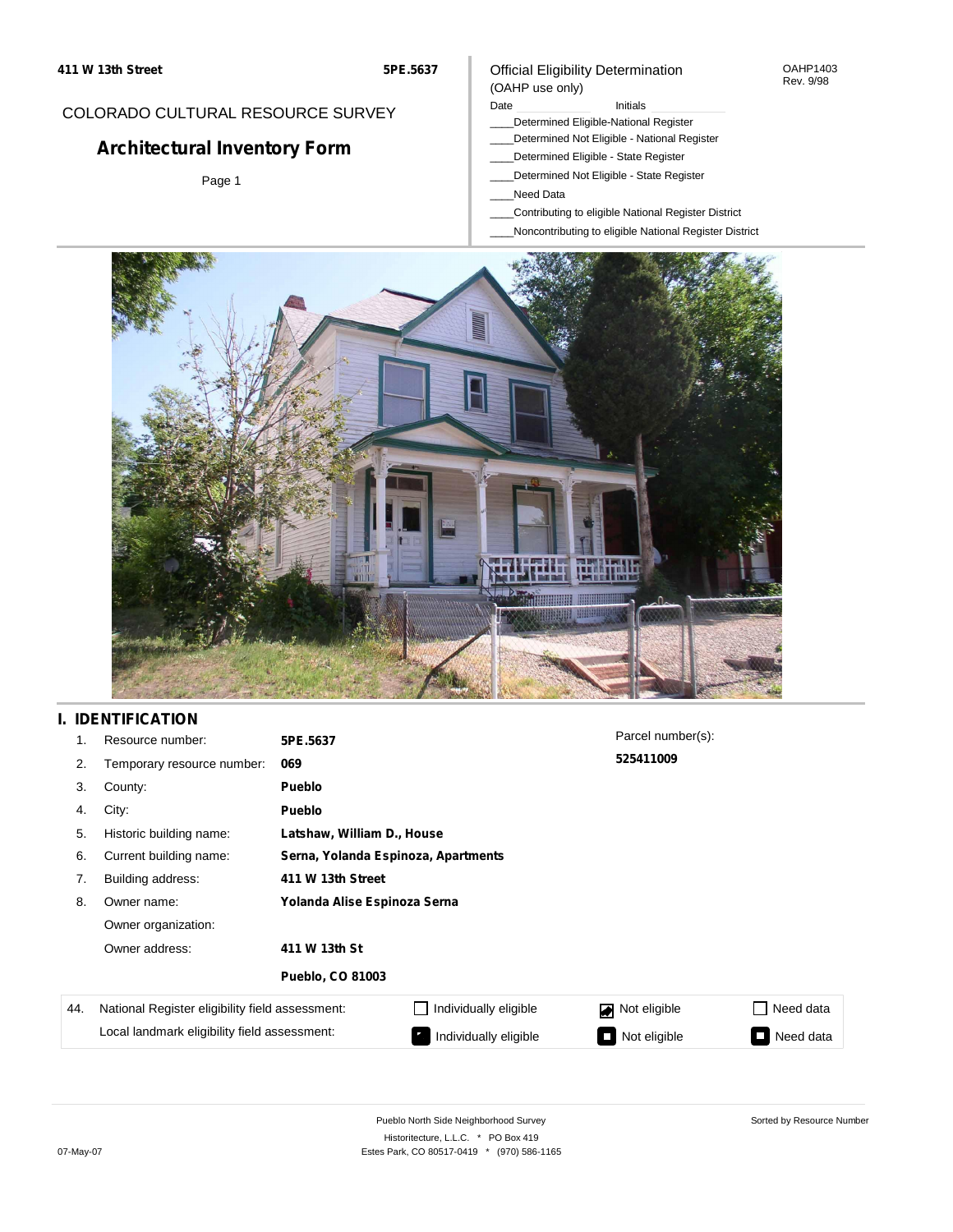Page 2

### **II. GEOGRAPHIC INFORMATION**

| 9.  | P.M.       |    | 6th                 |    |     | Township:               |       | <b>20S</b>                  |    |               |           | Range:            | 65W |         |
|-----|------------|----|---------------------|----|-----|-------------------------|-------|-----------------------------|----|---------------|-----------|-------------------|-----|---------|
|     |            | SE | 1/4                 | of | NE. | 1/4                     | of NW | 1/4                         | of | <b>SE</b> 1/4 |           | of Section        |     | 25      |
| 10. |            |    | UTM reference zone: |    | 13  |                         |       |                             |    |               |           |                   |     |         |
|     | Easting:   |    |                     |    |     | 533914                  |       |                             |    |               | Northing: |                   |     | 4236645 |
| 11. |            |    | USGS quad name:     |    |     | <b>Northeast Pueblo</b> |       |                             |    |               | Scale:    |                   |     | 7.5     |
|     | Year:      |    |                     |    |     | 1974)                   |       | 1961 (Photorevised 1970 and |    |               |           |                   |     |         |
| 12. | $Lot(s)$ : |    |                     |    |     | <b>Lot 11: Block 25</b> |       |                             |    |               |           |                   |     |         |
|     | Addition:  |    |                     |    |     | <b>County Addition</b>  |       |                             |    |               |           | Year of addition: |     | 1869    |

13. Boundary description and justification:

The boundary, as described above, contains but does not exceed the land historically associated with this property.

П Metes and bounds exist:

### **III. ARCHITECTURAL DESCRIPTION**

| 14. | Building plan (footprint, shape):    | <b>Rectangular Plan</b>                  |                       |
|-----|--------------------------------------|------------------------------------------|-----------------------|
|     | Other building plan descriptions:    |                                          |                       |
| 15. | Dimensions in feet (length x width): | 1,980 square feet                        |                       |
| 16. | Number of stories:                   | 2                                        |                       |
| 17. | Primary external wall material(s):   | <b>Wood/Horizontal Siding</b>            | Other wall materials: |
|     |                                      |                                          |                       |
| 18. | Roof configuration:                  | <b>Truncated Hip</b>                     |                       |
|     | Other roof configurations:           |                                          |                       |
| 19. | Primary external roof material:      | <b>Asphalt Roof/Composition Roof</b>     |                       |
|     | Other roof materials:                |                                          |                       |
| 20. | Special features:                    | Fence                                    |                       |
|     |                                      | Chimney                                  |                       |
|     |                                      | Porch                                    |                       |
|     |                                      | <b>Ornamentation/Decorative Shingles</b> |                       |

#### 21. General architectural description:

Oriented to the south, this house rests on a buff-colored, rock-faced sandstone foundation arranged as coursed ashlar. Whitepainted, horizontal wood siding, with 1-by-4-inch cornerboards, clads the exterior walls. Variegated wood shingles, also painted white, cover the pedimented gables, which face east, south, and west. Windows are 1-over-1-light, double-hung sash, **with white-painted wood frames and green-painted wood surrounds. Some windows have aluminum-frame storm windows.** Piercing the gable of a single-story structure attached to the rear (north) elevation is a 2-over-2-light window. A rectangular, single-story, hipped-roof bay window protrudes from the north side of the east elevation. A hipped-roof porch spans the entire front (south) facade. White-painted, square latticework fills the area between the ground and the wood porch floor. The porch features square, wood supports, with formal pedestals and capitals. Elaborate scrolled brackets spring from the capitals to the east, south, and west. Between the supports is a stickwork balustrade. A pediment rises above the westernmost third of the porch. White-painted, square-cut shingles cover the face of the pediment. Approaching the porch, beneath the pediment, are 5 concrete steps, flanked on the east by a wrought-iron railing. The principal doorway opens on the west side of the otherwise symmetrical façade. It hosts paired, 5-panel, 1-light, glass-in-wood-frame doors, painted white. The glass is beveled. Above both doors is a 2-light transom. A small, shed-roof porch fills the inside (northeast-facing) corner created by the junction of the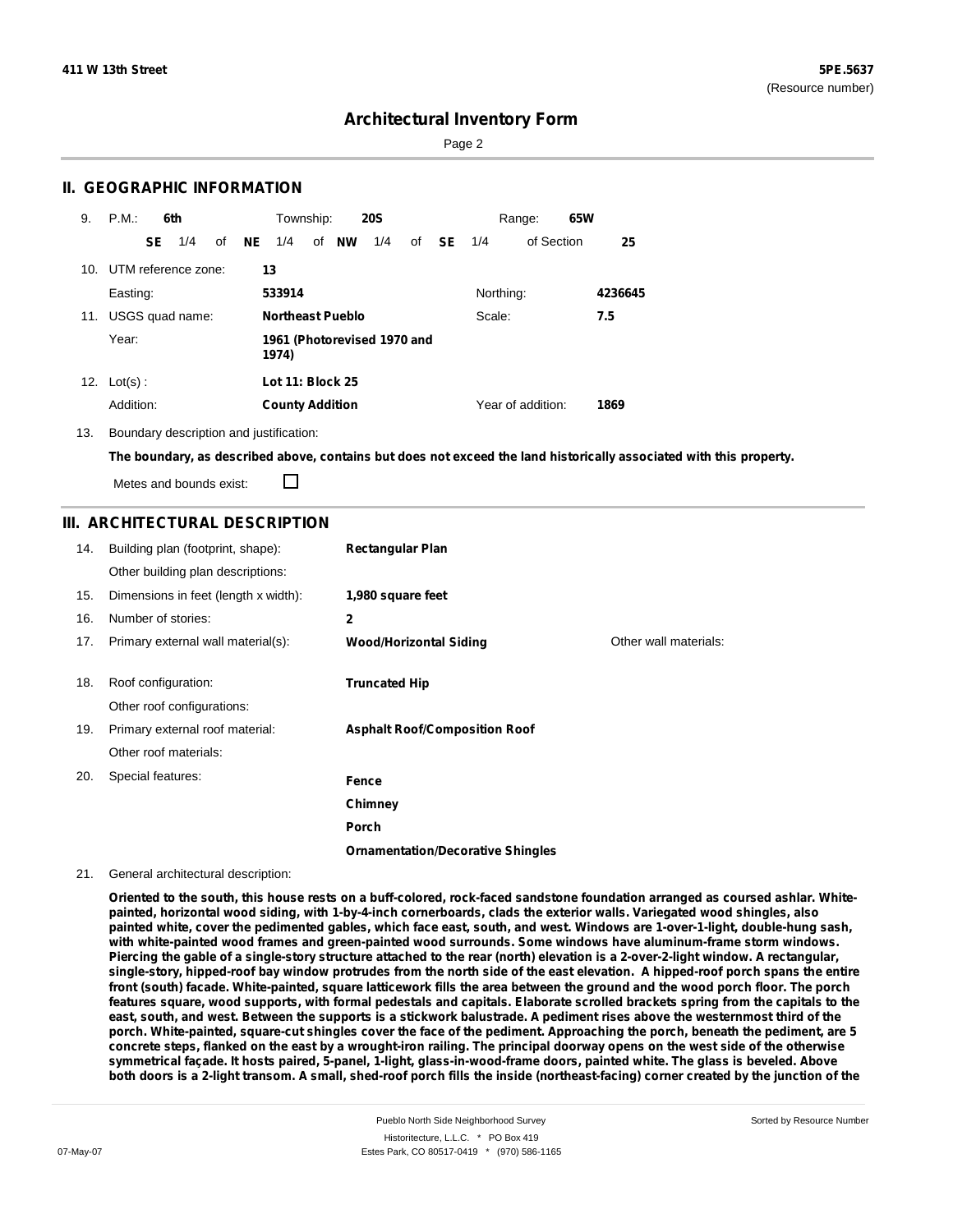Sorted by Resource Number

## **Architectural Inventory Form**

Page 3

2-story core and single-story rear wing. It has a concrete floor and simple, square, wood supports. A doorway opens in the north face of the corner. It hosts a 1-light, glass-in-wood-frame door, opening behind a white-painted, wood-frame screen door. Gray, interlocking asphalt shingles cover the main, tuncated hipped roof and all other roof surfaces. The top of the hipped roof is flat. White-painted wood soffit and green-painted wood fascia, with protruding cornice, box the eaves. Elaborate scroll brackets appear beneath the eaves, corresponding to the bottom corners of the pediments. Elaborately corbelled, brick chimneys emerge from the south-facing slopes of the east- and west-facing gables. Another much simpler brick chimney **protrudes just east of the rear wing's north-south roof ridge.**

Architectural style: 22. **Late Victorian**

Other architectural styles:

Building type:

23. Landscape or special setting features:

This property is located on terrain sloping downward from north to south, with an elevation of around 4,700 feet above mean sea level. The neighborhood features modest, one- and two-story houses. Most of the houses here have an unusually shallow setback from West 13th Street, the busy, principal east-west thoroughfare through this area. This property is situated on the north side of West 13th Street, between 409 West 13th Street to the east and 413 West 13th Street to the west. Gravel covers the front yard while the back yard hosts a planted-grass yard with gardens and matures landscaping. A chain-link fence encircles **the entire property. Located at the northeast corner of the lot is a gravel parking area.**

24. Associated buildings, features or objects:

#### 1 : Type: **Garage** Describe: **A single car garage is located north of the house, along the northern edge of the property. Oriented to the east, not north toward the alley, the garage rests on a concrete slab. Whitepainted, square-cut wood shingles clad the exterior walls. A pair of doorways opens in the front (east) elevation. The southern doorway hosts a narrow, 4-panel wood door, painted white. Opening in the northern doorway are paired, white-painted, vertical plank doors, with X-shaped bracing. They hang from metal strap hinges. Gray asphalt shingles cover the front-gabled roof, and the shaped rafter and perlin ends are exposed.**

#### **IV. ARCHITECTURAL HISTORY**

| 25. | Date of Construction:  | Estimate:                 | 1890                             | Actual:                                                                                                                                                 |
|-----|------------------------|---------------------------|----------------------------------|---------------------------------------------------------------------------------------------------------------------------------------------------------|
|     | Source of Information: |                           |                                  | Sanborn Fire Insurance Maps (for Pueblo, Colorado). New York: Sanborn Map and<br>Publishing Co., 1883, 1886, 1889, 1893, 1904-05, 1904-51, and 1904-52. |
| 26. | Architect:             | unknown                   |                                  |                                                                                                                                                         |
|     | Source of information: |                           |                                  |                                                                                                                                                         |
| 27. | Builder:               | unknown                   |                                  |                                                                                                                                                         |
|     | Source of information: |                           |                                  |                                                                                                                                                         |
| 28. | Original Owner:        | <b>William D. Latshaw</b> |                                  |                                                                                                                                                         |
|     | Source of information: |                           | Co. consulted 1886 through 2003. | Pueblo City Directory. Pueblo, Co.; Salt Lake City; Kansas City, Mo.; and others: R.L. Polk &                                                           |

29. Construction history:

According to Pueblo County Tax Assessor records, this building was constructed in 1900. However it appears on an 1893 Sanborn map. The rear wing may be original or may have actually been a separately constructed building attached to this building at a later time. Either way, however, it existed in its current form as early as the 1893 Sanborn Map. This house has not **been significantly altered since that time. The garage appears to date to the 1910s or '20s.**

30. Location: **original** Date of move(s):

#### **V. HISTORICAL ASSOCIATIONS**

| 31. | Original use(s): | <b>Single Dwelling</b> |
|-----|------------------|------------------------|
|-----|------------------|------------------------|

32. Intermediate use(s): **Multiple Dwelling**

Pueblo North Side Neighborhood Survey Historitecture, L.L.C. \* PO Box 419 07-May-07 Estes Park, CO 80517-0419 \* (970) 586-1165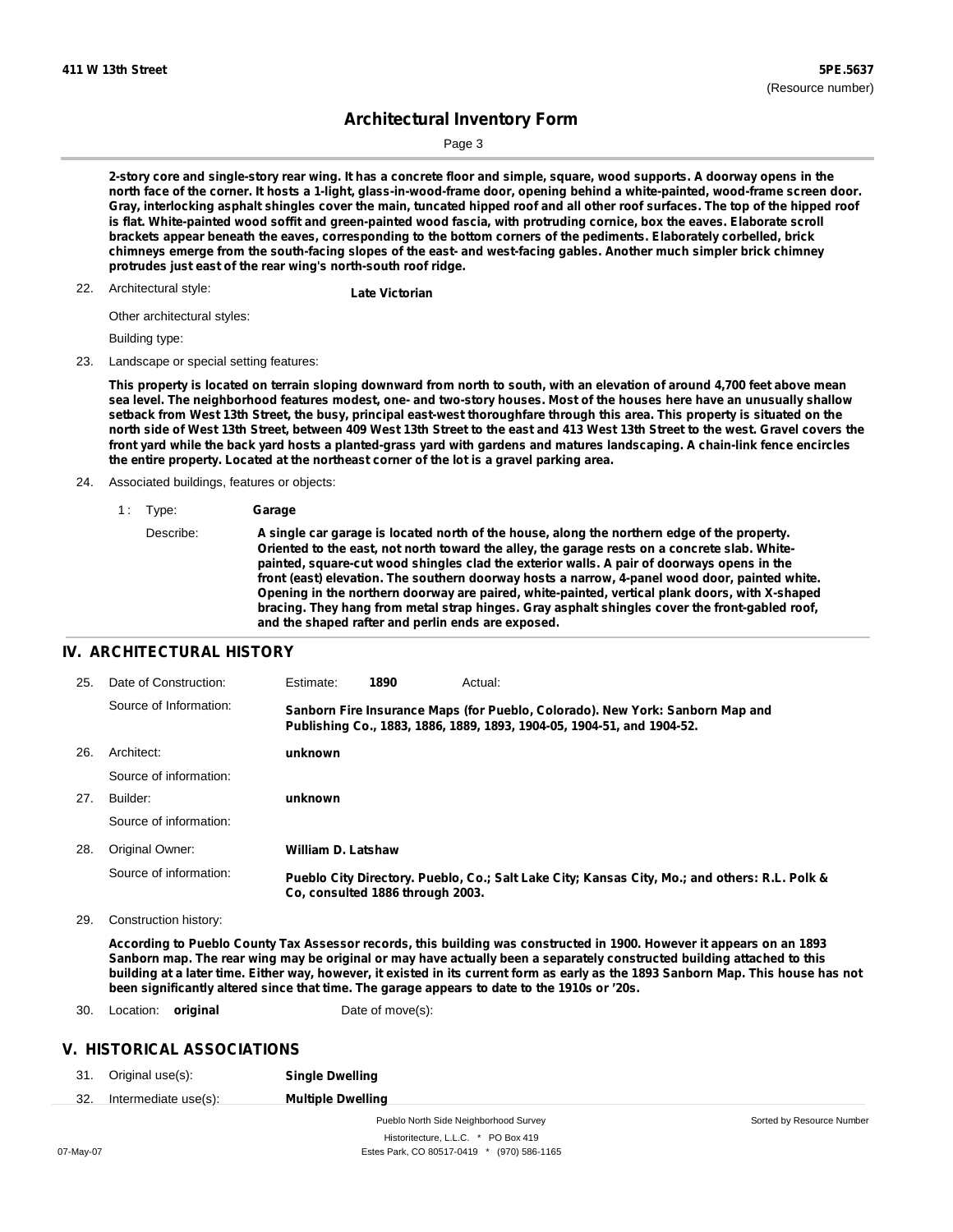| 32. | Intermediate use(s): | <b>Multiple Dwelling</b> |
|-----|----------------------|--------------------------|
|     | 33. Current use(s):  | <b>Multiple Dwelling</b> |
| 34. | Site type(s):        | <b>Apartments</b>        |

35. Historical background:

The original owner and resident of this house, constructed around 1890, appears to have been William D. Latshaw, city auditor and secretary of the State Savings and Trust Company. In 1909, he resided here with Arthur W. Paine, sales manager for the **Kansas-Colorado Railroad Company and Kurt G. Grunwald, also an employee of the Kansas-Colorado Railroad.**

Around 1914, William M. Campbell purchased this lot and resided in the house. With his wife, Georgia, William had three daughters: Mrs. Joseph A. Bullen, Mrs. Jessie Cunningham, and Ida C. Taube. The Campbell's remained here until Georgia's **death on October 13, 1942. William died in March 1947.**

In 1945 Lawrence W. Broyles and Stewart Greenawalt resided here. Around 1950, owner Harold R. Cousins converted this single-family residence into apartments, dwelling with his wife, Marion L., in one of the units. Marion and Harold had two **daughters: Marie Lucas and Carol L. Fritz. Harold died on September 19, 1959.**

Another long-term resident was Harvey F. Carter, who lived here prior to 1955 through 1970. He was born on March 28, 1907, in Joliet, Illinois. Carter eventually settled in Pueblo where he worked for the CF&I Steel Corporation. With his wife, Audrey J., Harvey had a son, Stephen, and two daughters: Kathleen D. Smith and Shirley Scott. Harvey Carter retired in 1971. Audrey and **Stephen both died in 1977. Harvey died on December 10, 1983.**

Elmer C. Espinoza purchased this property in 1985. His daughter, Yolanda Alise Espinoza Serna, the current owner, acquired the house in 1994. She continues to operate the property as apartments, residing across the street, at 412 West 13th Street.

Sources of information: 36.

**Pueblo County Office of Tax Assessor. Property information card [internet].**

**Pueblo City Directory. Pueblo, Co.; Salt Lake City; Kansas City, Mo.; and others: R.L. Polk & Co, consulted 1886 through 2003.**

**Sanborn Fire Insurance Maps (for Pueblo, Colorado). New York: Sanborn Map and Publishing Co., 1883, 1886, 1889, 1893, 1904-05, 1904-51, and 1904-52.**

- **"Campbell (William M.)" [obituary]. Pueblo Chieftain, 19 March 1947, p. 14.**
- **"Cousins (Harold R.)" [obituary]. Pueblo Chieftain, 25 Septmeber 1959, p. 8A.**

**"Harvey F. Carter" [obituary]. Pueblo Chieftain, 13 December 1983, p. 8B.**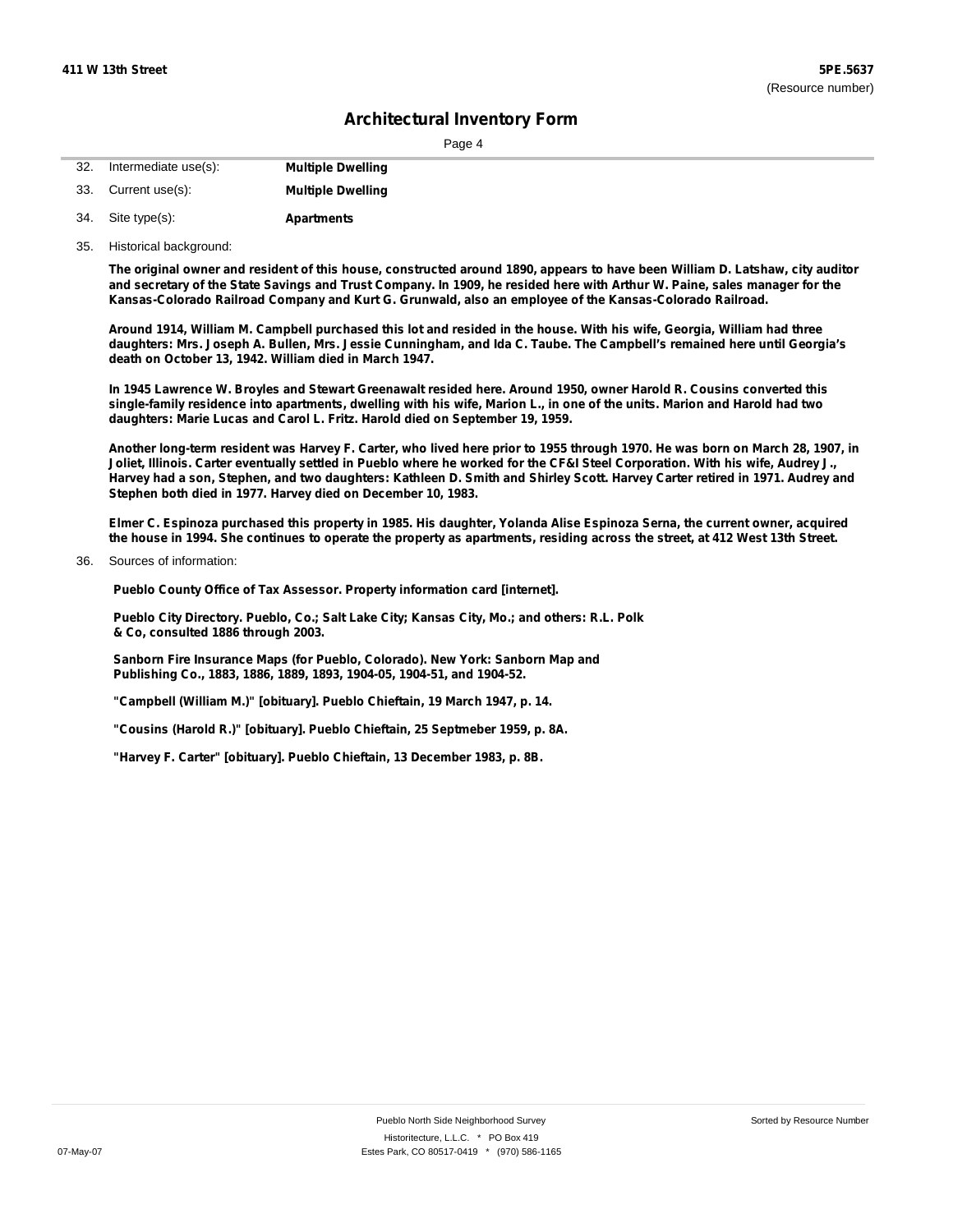۰

Sorted by Resource Number

# **Architectural Inventory Form**

Page 5

|     | <b>VI. SIGNIFICANCE</b>                                                                                                                                                                                                                                                                                                                                                                                                                                                                                                                                                                                                                                                                                                |  |  |  |  |  |  |
|-----|------------------------------------------------------------------------------------------------------------------------------------------------------------------------------------------------------------------------------------------------------------------------------------------------------------------------------------------------------------------------------------------------------------------------------------------------------------------------------------------------------------------------------------------------------------------------------------------------------------------------------------------------------------------------------------------------------------------------|--|--|--|--|--|--|
| 37. | Local landmark designation:<br>Yes $\Box$<br>No.                                                                                                                                                                                                                                                                                                                                                                                                                                                                                                                                                                                                                                                                       |  |  |  |  |  |  |
|     | Designation authority:                                                                                                                                                                                                                                                                                                                                                                                                                                                                                                                                                                                                                                                                                                 |  |  |  |  |  |  |
|     | Date of designation:                                                                                                                                                                                                                                                                                                                                                                                                                                                                                                                                                                                                                                                                                                   |  |  |  |  |  |  |
| 38. | Applicable National Register criteria:                                                                                                                                                                                                                                                                                                                                                                                                                                                                                                                                                                                                                                                                                 |  |  |  |  |  |  |
|     | A. Associated with events that have made a significant contribution to the broad pattern of our history.<br>l.<br>B. Associated with the lives of persons significant in our past.<br>$\Box$<br>C. Embodies the distinctive characteristics of a type, period, or method of construction, or represents the work<br>◙<br>of a master, or that possess high artistic values, or represents a significant and distinguished entity whose<br>components may lack individual distinction.<br>D. Has yielded, or may be likely to yield, information important in history or prehistory.<br>Qualifies under Criteria Considerations A through G (see manual).<br>Does not meet any of the above National Register criteria. |  |  |  |  |  |  |
|     | <b>Pueblo Standards for Designation:</b>                                                                                                                                                                                                                                                                                                                                                                                                                                                                                                                                                                                                                                                                               |  |  |  |  |  |  |
|     | 1a. History<br>Have direct association with the historical development of the city, state, or nation; or                                                                                                                                                                                                                                                                                                                                                                                                                                                                                                                                                                                                               |  |  |  |  |  |  |
|     | <u>1b. History</u><br>Be the site of a significant historic event; or<br>$\mathcal{L}_{\mathcal{A}}$                                                                                                                                                                                                                                                                                                                                                                                                                                                                                                                                                                                                                   |  |  |  |  |  |  |
|     | 1c. History<br>Have direct and substantial association with a person or group of persons who had influence on society.<br>$\blacksquare$                                                                                                                                                                                                                                                                                                                                                                                                                                                                                                                                                                               |  |  |  |  |  |  |
|     | 2a. Architecture<br>Embody distinguishing characteristics of an architectural style or type; or<br>$\overline{\phantom{a}}$                                                                                                                                                                                                                                                                                                                                                                                                                                                                                                                                                                                            |  |  |  |  |  |  |
|     | 2b. Architecture                                                                                                                                                                                                                                                                                                                                                                                                                                                                                                                                                                                                                                                                                                       |  |  |  |  |  |  |
|     | Be a significant example of the work of a recognized architect or master builder, or<br>$\sim$                                                                                                                                                                                                                                                                                                                                                                                                                                                                                                                                                                                                                         |  |  |  |  |  |  |
|     | 2c. Architecture<br>Contain elements of architectural design, engineering, materials, craftsmanship, or artistic merit which represent a<br>О<br>significant or influential innovation;                                                                                                                                                                                                                                                                                                                                                                                                                                                                                                                                |  |  |  |  |  |  |
|     | 2d. Architecture                                                                                                                                                                                                                                                                                                                                                                                                                                                                                                                                                                                                                                                                                                       |  |  |  |  |  |  |
|     | Portray the environment of a group of people or physical development of an area of the city in an era of history<br>$\Box$<br>characterized by a distinctive architectural style.                                                                                                                                                                                                                                                                                                                                                                                                                                                                                                                                      |  |  |  |  |  |  |
|     | 3a. Geography                                                                                                                                                                                                                                                                                                                                                                                                                                                                                                                                                                                                                                                                                                          |  |  |  |  |  |  |
|     | Have a prominent location or be an established, familiar, and orienting visual feature of the contemporary city, or                                                                                                                                                                                                                                                                                                                                                                                                                                                                                                                                                                                                    |  |  |  |  |  |  |
|     | 3b. Geography<br>Promote understanding and appreciation of Pueblo's environment by means of distinctive physical characteristics<br>or rarity; or                                                                                                                                                                                                                                                                                                                                                                                                                                                                                                                                                                      |  |  |  |  |  |  |
|     | 3c. Geography<br>Make a special contribution to Pueblo's distinctive character.<br>$\sim$                                                                                                                                                                                                                                                                                                                                                                                                                                                                                                                                                                                                                              |  |  |  |  |  |  |
|     | Not Applicable                                                                                                                                                                                                                                                                                                                                                                                                                                                                                                                                                                                                                                                                                                         |  |  |  |  |  |  |
|     | Does not meet any of the above Pueblo landmark criteria.<br>$\overline{\phantom{a}}$                                                                                                                                                                                                                                                                                                                                                                                                                                                                                                                                                                                                                                   |  |  |  |  |  |  |
| 39. | Area(s) of Significance:<br><b>Architecture</b>                                                                                                                                                                                                                                                                                                                                                                                                                                                                                                                                                                                                                                                                        |  |  |  |  |  |  |
| 40. | Period of Significance:<br>ca. 1890                                                                                                                                                                                                                                                                                                                                                                                                                                                                                                                                                                                                                                                                                    |  |  |  |  |  |  |
| 41. | National:<br>Level of significance:<br>State<br>Local<br>П<br>м.                                                                                                                                                                                                                                                                                                                                                                                                                                                                                                                                                                                                                                                       |  |  |  |  |  |  |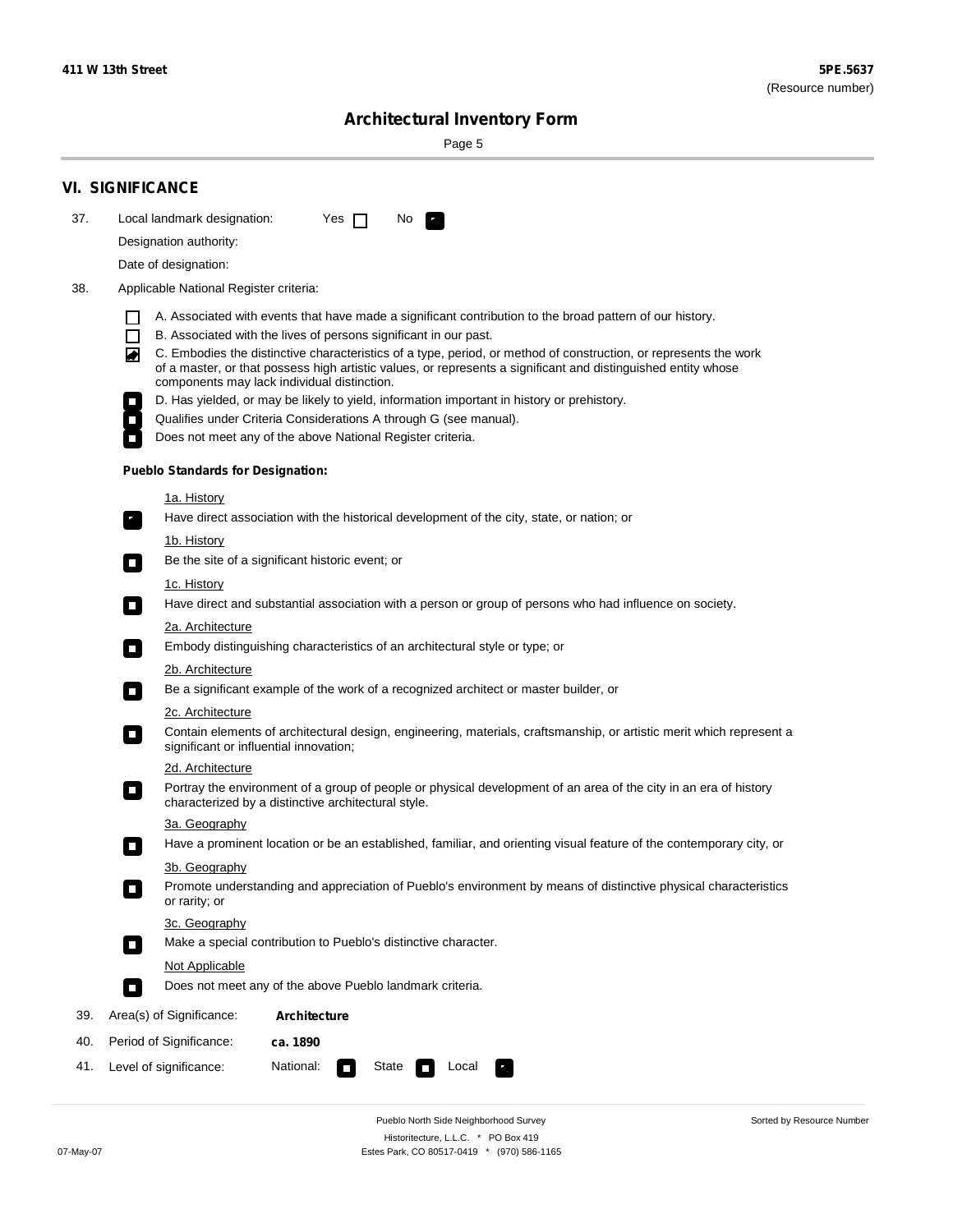Page 6

#### 42. Statement of significance:

This property is historically significant under National Register criterion A (Pueblo Local Landmark criterion 1A) for its **association with the development of Pueblo's North Side Neighborhood, when more architecturally sophisticated buildings** like this one joined the smaller, plainer dwellings originally constructed here. It is also associated with Pueblo's professional middle class, which largely settled in the neighborhood. As well, the house is architecturally significant under National Register criterion C (Pueblo Local Landmark criterion 2A) as an intact example of a late Victorian-era style. Characterdefining features include simpler surfaces and plan than the Queen Anne style, and restrained ornamentation. However, the levels of architectural and historical significance, combined with physical integrity, are not to the extent that this property would qualify for individual listing in the National Register of Historic Places or the Colorado State Register of Historic Properties. However, because of its high integrity, it should be considered individually eligible as a City of Pueblo Landmark. **It is most likely a contributing resource within any potential historic district.**

43. Assessment of historic physical integrity related to significance:

Constructed around 1890, this house exhibits a high level of physical integrity relative to the seven aspects of integrity as defined by the National Park Service and the Colorado Historical Society: location, setting, design, materials, workmanship, feeling, and association. This house has not been significantly altered since its construction. The building retains sufficient **physical integrity to convey its significance.**

### **VII. NATIONAL REGISTER ELIGIBILITY ASSESSMENT**

44. National Register eligibility field assessment:

Local landmark eligibility field assessment:

45. Is there National Register district potential? Yes

**Pueblo's North Side Neighborhood represents the evolution of the city's professional middle and upper classes. Its diversity of architectural styles and forms directly represents the city's changing economic and cultural climates. As well, the neighborhood is distinctive because it appears to have evolved independently of the area's dominant industry, steel manufacturing.** Discuss:

◪

No<sub>D</sub>

Yes Yes No

Individually eligible **Not eligible** Not eligible Need data Individually eligible **Individually eligible** Not eligible **Need data** 

> $N/A$ N/A

If there is National Register district potential, is this building contributing:

If the building is in existing National Register district, is it contributing: 46.

### **VIII. RECORDING INFORMATION**

| 47. | Photograph numbers): | <b>CD-ROM Photo Disc: North Side Photos</b><br>File Name(s): 13thstw411                                                       |
|-----|----------------------|-------------------------------------------------------------------------------------------------------------------------------|
|     | Negatives filed at:  | <b>Special Collections</b><br><b>Robert Hoag Rawlings Public Library</b><br>100 East Abriendo Avenue<br>Pueblo, CO 81004-4290 |
| 48. | Report title:        | <b>Pueblo North Side Neighborhood Survey</b>                                                                                  |
| 49. | $Date(s)$ :          | 06/22/05                                                                                                                      |
| 50. | Recorder(s):         | <b>Adam Thomas</b>                                                                                                            |
| 51. | Organization:        | Historitecture, L.L.C.                                                                                                        |
| 52. | Address:             | <b>PO Box 419</b>                                                                                                             |
|     |                      | Estes Park, CO 80517-0419                                                                                                     |
| 53. | Phone number(s):     | (970) 586-1165                                                                                                                |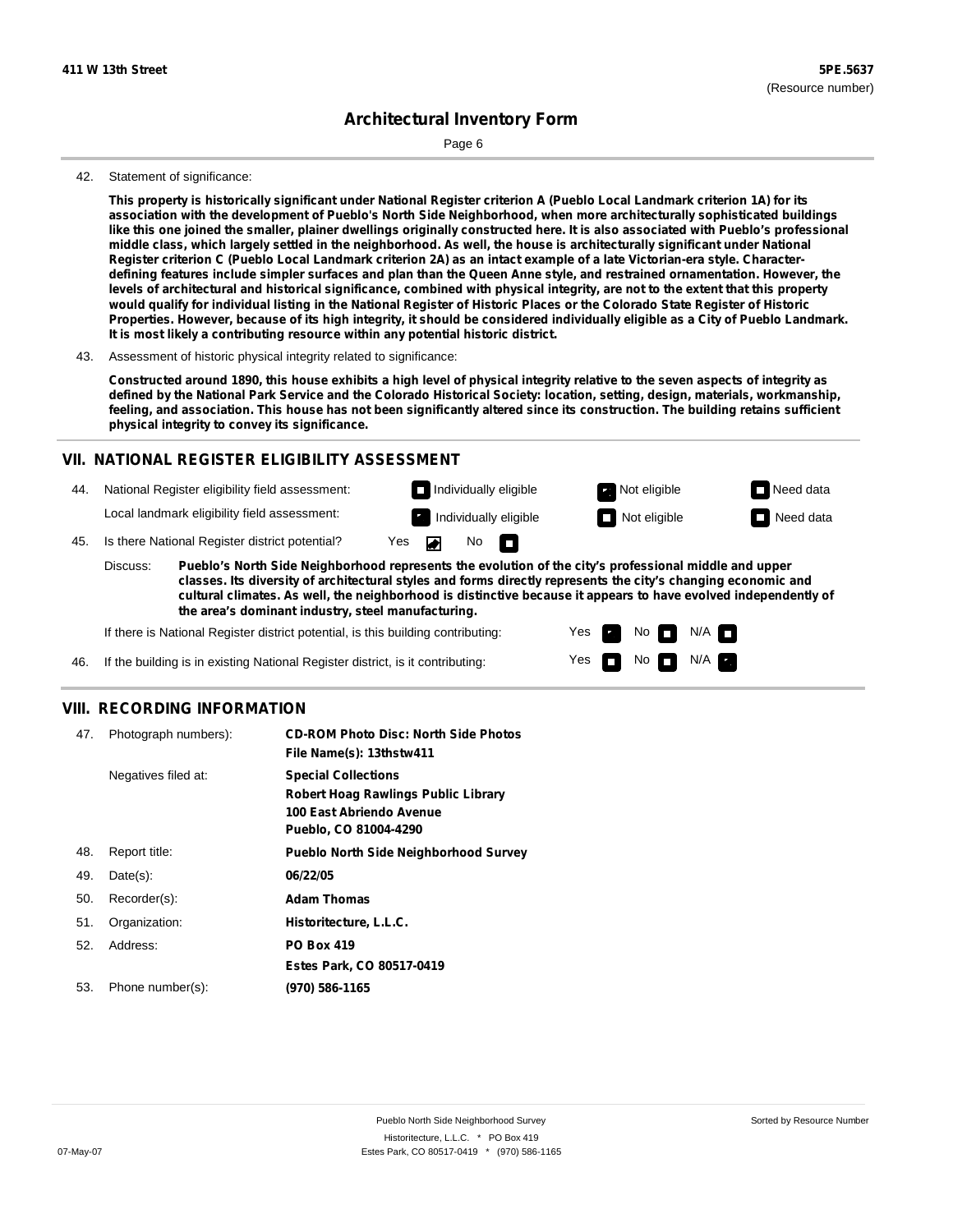Page 7